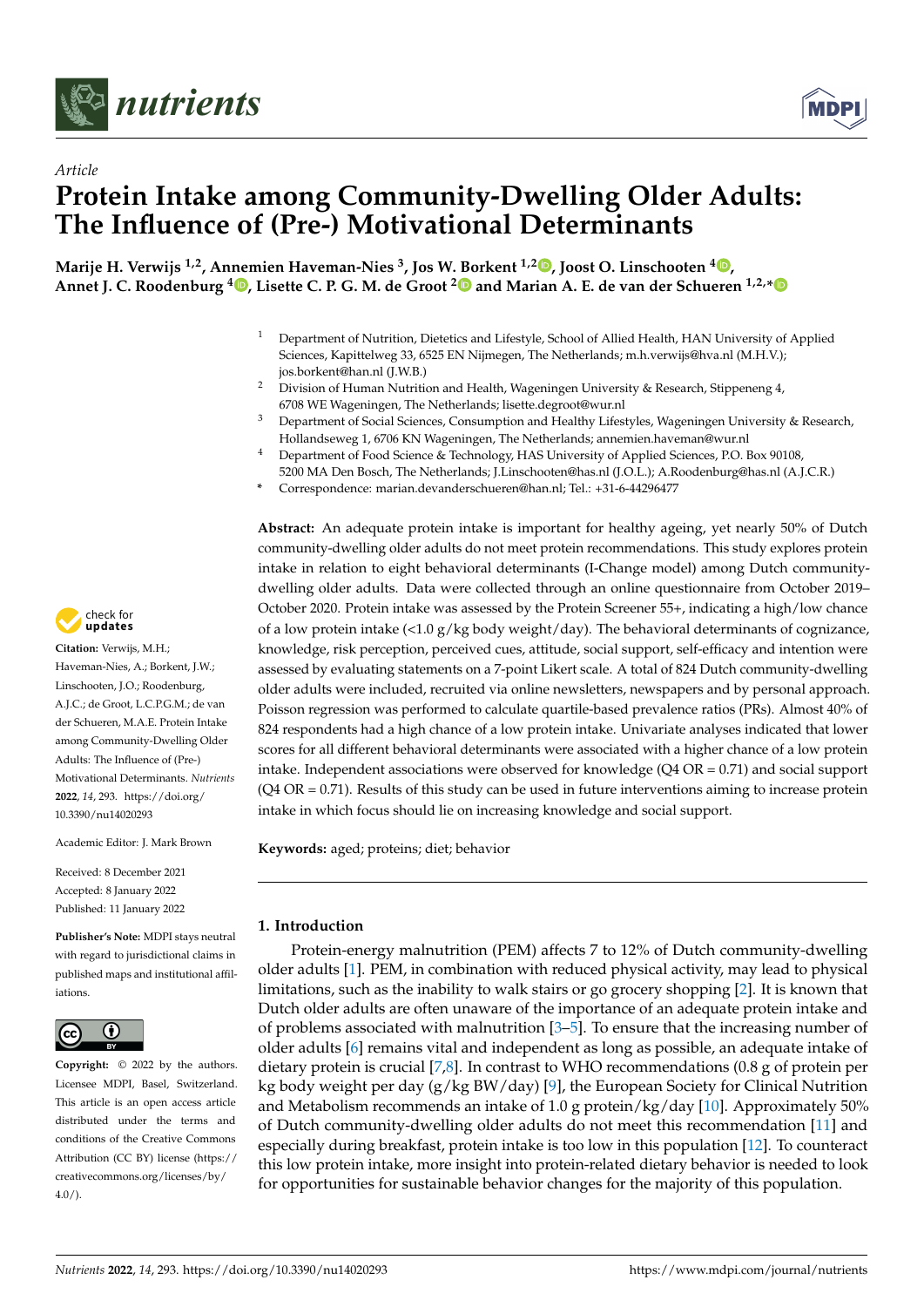Dietary behavior is influenced by various determinants. Behavioral change theories have been developed describing multiple factors that may explain dietary behavior [\[13\]](#page-11-0). One of those theories is the I-Change model [\[14–](#page-11-1)[16\]](#page-11-2). This model distinguishes three phases prior to actual behavior: awareness, motivation and action. All three phases incorporate four behavioral determinants that are relevant to the corresponding phase, and that can eventually influence behavior. "Awareness" consists of the behavioral determinants: "cognizance, knowledge, risk perception and perceived cues; motivation comprises attitude, social support, self-efficacy and intention while action planning, plan enactment, skills and barriers" are behavioral determinants within the "action" phase.

Awareness about the importance of an adequate protein intake and the problems associated with malnutrition is low among older adults [\[3–](#page-10-2)[5\]](#page-10-3). Therefore, older adults are likely to be in the "awareness" phase of the I-Change model, rather than the phase in which taking action is considered. However, it is also relevant to assess motivational factors with regard to protein intake, especially since about half of older adults meet protein recommendations. Until now, little research has been performed concerning behavioral determinants that may influence protein intake in Dutch older adults. Therefore, this study examines the association between the chance of a low protein intake and eight behavioral determinants within the "awareness and motivational" phase of the I-Change model among Dutch community-dwelling older adults.

#### **2. Materials and Methods**

#### *2.1. Study Design and Sampling*

This study was a cross-sectional study in which data were collected through an online questionnaire administered from October 2019–October 2020. Inclusion criteria were as follows: community-dwelling older adults of 65 years and older (with or without home care); and being able to complete an online questionnaire (independently or with help). A total of 824 respondents were recruited through multiple strategies: online newsletters of a Dutch association for older adults ( $n = 201$ ), a newsletter of a health insurance company (*n* = 229); a video in a national newspaper and various articles in regional newspapers across the Netherlands ( $n = 296$ ), and through personal approach ( $n = 98$ ).

The questionnaire had been piloted for readability and comprehensibility among twelve older adults, recruited through personal approach. The results of this pilot were used to finalize the questionnaire.

## *2.2. Measurements*

The questionnaire consisted of 50 items and started with a short description of the aim of the study and the content of the questionnaire.

## *2.3. Socio-Demographic Characteristics*

The first 14 items asked for socio-demographic characteristics: age, gender, marital status, living situation, living area, having children (yes/no), country of birth, type of home care (if relevant), educational level, income, self-reported body weight, body height and weight loss during the past three months. Respondents with implausible weight and height (<40.0 kg and <1.00 m) were excluded from the data set ( $n = 8$ ).

# *2.4. Protein Intake*

Protein intake was assessed using the Protein Screener 55+ (Pro55+). The outcome of this screening tool provides an indirect measurement of protein intake as it estimates the chance of a low protein intake through a prediction model, the so-called probability score. A protein intake below  $1.0 g/kg BW/day$  is considered a low protein intake. This screening tool has been validated among Dutch older adults aged  $\geq$ 55 years against outcomes of a food frequency questionnaire (FFQ) in a large population of Dutch participants ( $n = 5188$ ) and is considered to be a valid method to assess low protein intake in this population, based on an area under the curve (AUC) of 0.856 in the validation sample [\[17\]](#page-11-3). Based on the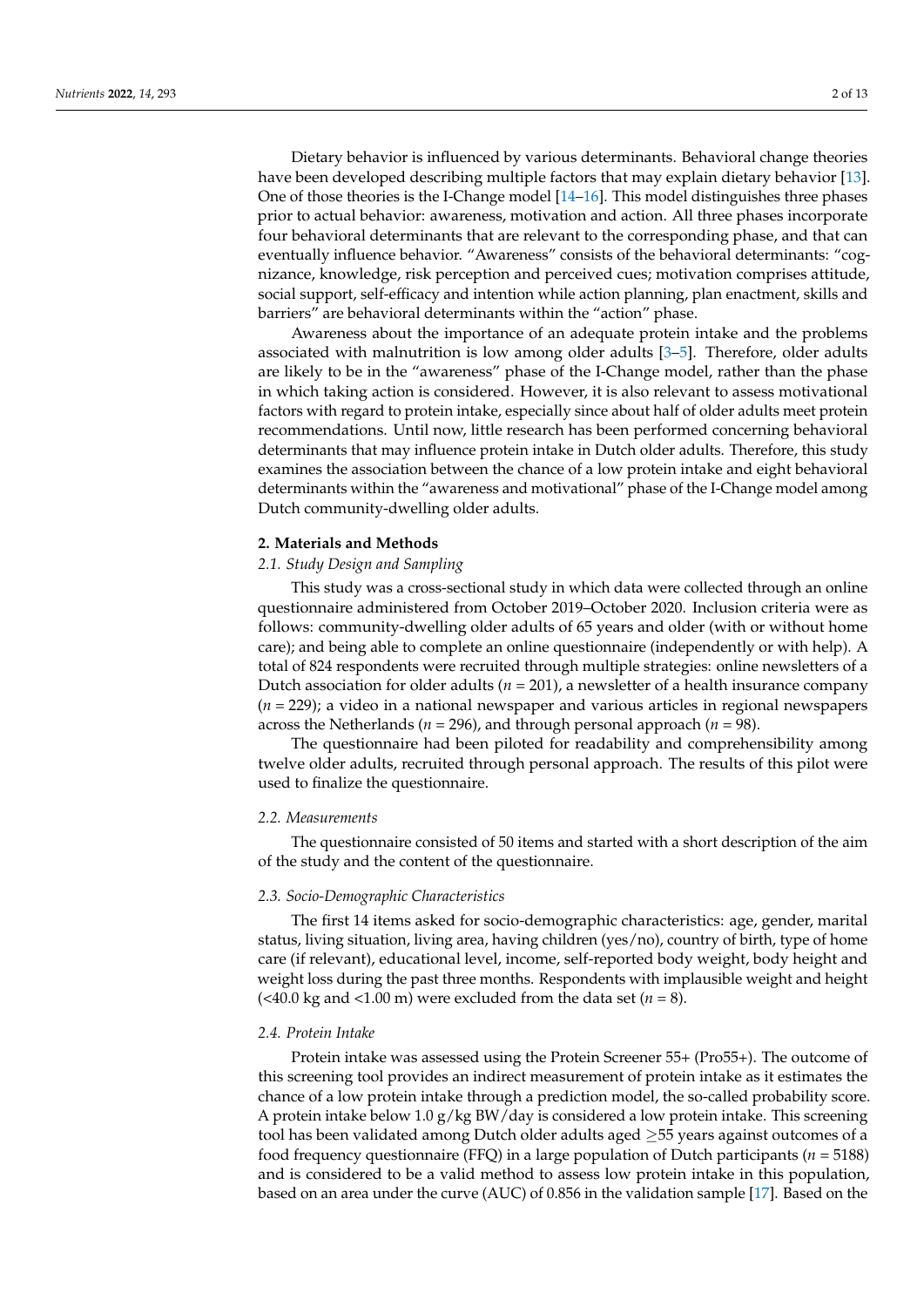validation study [\[17\]](#page-11-3), a cut-off value for the probability score of 0.3 was used: a score higher than 0.3 indicates a high chance of a low protein intake  $\langle$  <1.0 g/kg BW/day) while a score below 0.3 indicates a low chance of a low protein intake. The probability score is based on body weight and results of ten items regarding consumption frequency and portion size of ten protein-rich food items. Examples of food items are "In the last 4 weeks, how often did you eat eggs with either your breakfast, lunch, evening meal, as a snack, or in a meal?" or "In the last 4 weeks, how many slices of bread did you eat on an average day?". Participants were asked to indicate the frequency in "Not in these 4 weeks" to "7 days/week" and the amount in "None/Less than one, or not applicable" to "More than 12".

## *2.5. Behavioral Determinants*

The questions regarding behavioral determinants "cognizance, knowledge, risk perception and perceived cues, attitude, social support, self-efficacy and intention" followed the Pro55+. In the question that assessed the level of "knowledge" concerning proteinrich food items, respondents were asked to indicate which of the listed foods contain protein. Twelve types of food were shown through pictures (bread, eggs, fruit, vegetables, marmalade, coffee, milk, nuts, olive oil, fruit juice, meat and salmon). The behavioral determinant "knowledge" was assessed by scoring: +1 for correct answers, −1 for incorrect answers. This led to a minimum score of −6 and a maximum score of +6.

The other items covered the seven other determinants of behavior concerning protein consumption: "cognizance, risk perception, perceived cues, attitude, social influences, self-efficacy and intention". Since protein intake is known to be especially low during breakfast, questions were formulated as "throughout the day" and/or specifically "during breakfast". Even though it was intended to analyze the outcomes per timing of the day, outcomes of Spearman's rho correlation were high (>0.50) in most behavioral determinants. This indicates that there were only small differences in outcomes per timing of the day.

The questions were based on existing questionnaires and literature describing how to identify specific behavioral determinants [\[14](#page-11-1)[,18](#page-11-4)[–23\]](#page-11-5). Table [1](#page-2-0) gives an overview of the items regarding the behavioral determinants. For every behavioral determinant, two-to-six items were incorporated into the questionnaire. Respondents were asked to rate to the extent they agreed with the statements on a 7-point Likert scale (totally disagree–totally agree). An average per behavioral determinant was calculated to obtain an overall score of each determinant.

<span id="page-2-0"></span>**Table 1.** Items in the questionnaire, presented per determinant of behavior and time of day.

|                  | Knowledge                                                                                                                                                                                                                                                                                             |                          |
|------------------|-------------------------------------------------------------------------------------------------------------------------------------------------------------------------------------------------------------------------------------------------------------------------------------------------------|--------------------------|
| In general       | In your opinion, which foods in the figures below contain dietary protein? Twelve<br>food products were shown                                                                                                                                                                                         |                          |
|                  | Attitude $\Diamond$                                                                                                                                                                                                                                                                                   | Cronbach $\alpha$ = 0.88 |
| During the day   | Consuming enough protein-rich foods, spread throughout the day, is important to me.<br>Consuming enough protein-rich foods, spread throughout the day, is healthy.<br>Consuming enough protein-rich foods, spread throughout the day, is desirable.                                                   |                          |
| During breakfast | Consuming enough protein-rich foods, during breakfast, is important to me.<br>Consuming enough protein-rich foods, during breakfast, is healthy.<br>Consuming enough protein-rich foods, during breakfast, is desirable.                                                                              |                          |
|                  | Risk perception $\Diamond$                                                                                                                                                                                                                                                                            | Cronbach $\alpha$ = 0.75 |
| During the day   | A low intake of dietary protein during the day has negative consequences for my<br>health status.<br>When I don't consume enough protein-rich foods during the day, physical exercise<br>becomes more difficult.<br>When I don't consume enough protein-rich foods during the day, I feel more tired. |                          |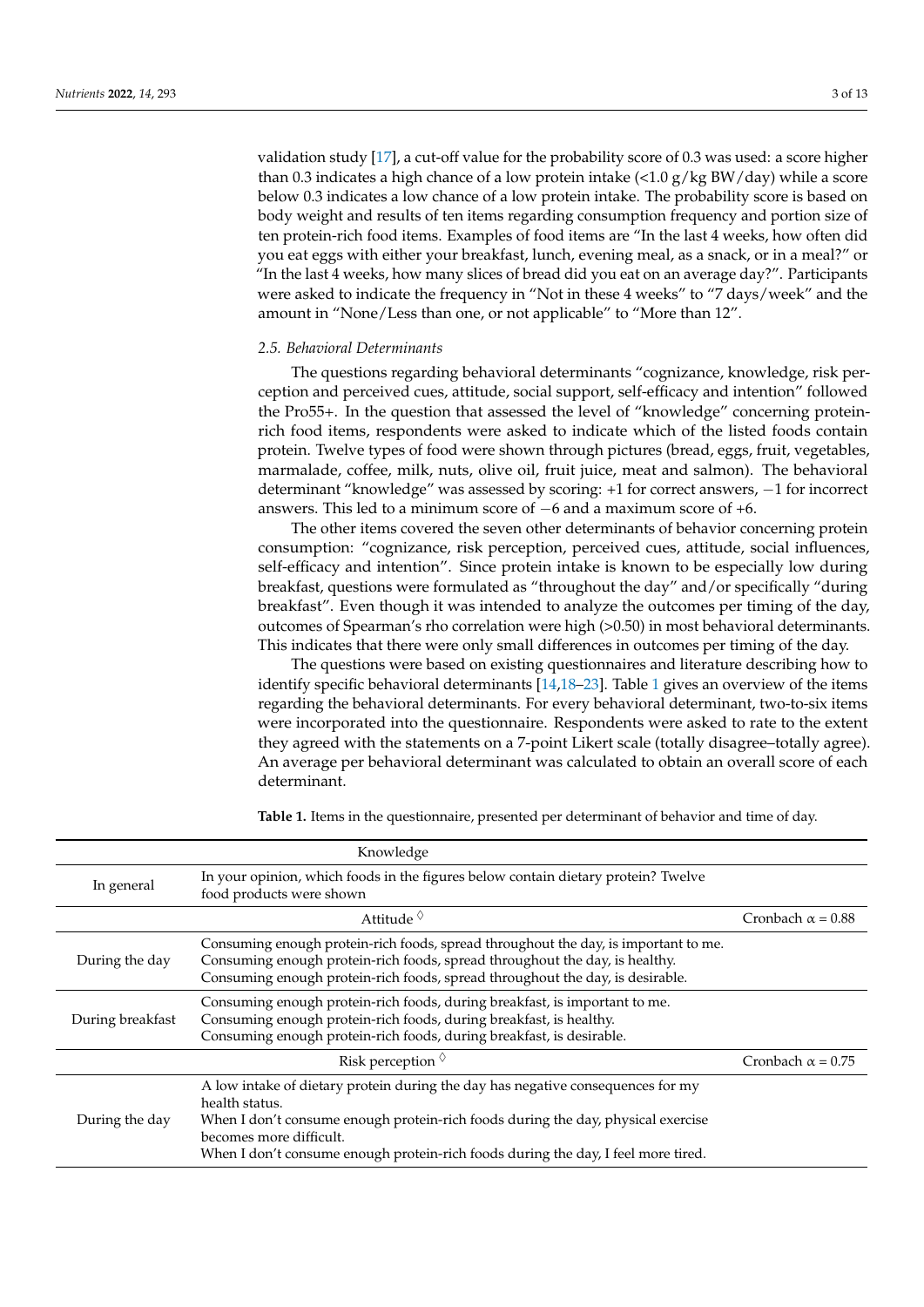Cognizance  $\Diamond$  Cronbach  $\alpha = 0.55$ During the day I think I eat enough protein-rich foods during the day. \* During breakfast I think I eat enough protein-rich foods during breakfast. \* Self-efficacy  $\Diamond$  Cronbach  $\alpha = 0.63$ During the day I can eat enough protein-rich foods during the day. \* During breakfast I can eat enough protein-rich foods during breakfast. \* Perceived cues  $\sqrt[6]{ }$  Cronbach  $\alpha = 0.69$ During the day No one has ever told me that eating enough protein during the day is important for my health status. I know from people around me who had to eat more dietary protein due to disease, that a sufficient intake of protein during the day is important for good health. During breakfast No one has ever told me that eating enough protein during breakfast is important for my health status. I know from people around me who had to eat more dietary protein due to disease, that a sufficient intake of protein during breakfast is important for good health. Social support  $\Diamond$  Cronbach  $\alpha = 0.81$ During the day People that are close to me eat enough dietary protein during the day. \* People that are close to me motivate/support me to eat enough dietary protein during the day. \* During breakfast People that are close to me eat enough dietary protein during the day. \* People that are close to me motivate/support me to eat enough dietary protein during the day. \* Intention  $\sqrt[6]{ }$  Cronbach  $\alpha = 0.75$ During the day I plan to eat enough dietary protein throughout the day for the upcoming months. \* During breakfast I plan to eat enough dietary protein during breakfast for the upcoming months. \*

\* Examples of protein-rich foods were shown below the question;  $\Diamond$  7-point scale.

## *2.6. Procedure*

After answering the items regarding the socio-demographic characteristics, Pro55+ and the determinant "knowledge", respondents received information on products that naturally contain dietary protein to support appropriate answering to questions on the remaining seven determinants. The questionnaire ended with a thank you note including the possibility to download the information that was given during the questionnaire and links to websites with extra information.

## *2.7. Internal Validation*

Cronbachs  $\alpha$  of seven behavioral determinants (except "knowledge" as this was only one question) were calculated to check whether the separate items per behavioral determinant could be combined into one scale (Table [1\)](#page-2-0). A Cronbachs  $\alpha \geq 0.70$  is viewed as an acceptable value for internal consistency [\[24\]](#page-11-6). For "cognizance" and "self-efficacy" Cronbachs  $\alpha$  was below 0.70. Therefore, sensitivity analyses were performed (Appendix [A;](#page-9-0) Table [A1\)](#page-9-1) by analyzing the separate items of "cognizance" and "self-efficacy" as well as the combined scales as described in the section "behavioral determinants". As the separate items of the scale showed outcomes relatively comparable to the combined scale, we decided to use the combined scale for "cognizance" and "self-efficacy" instead of the separate items despite the low Cronbachs  $\alpha$ .

## *2.8. Ethical Considerations and Data Management*

The HAN Ethical Advisory Board judged the study protocol and concluded that this study did not fall within the remit of the Medical Research Involving Human Subjects

**Table 1.** *Cont.*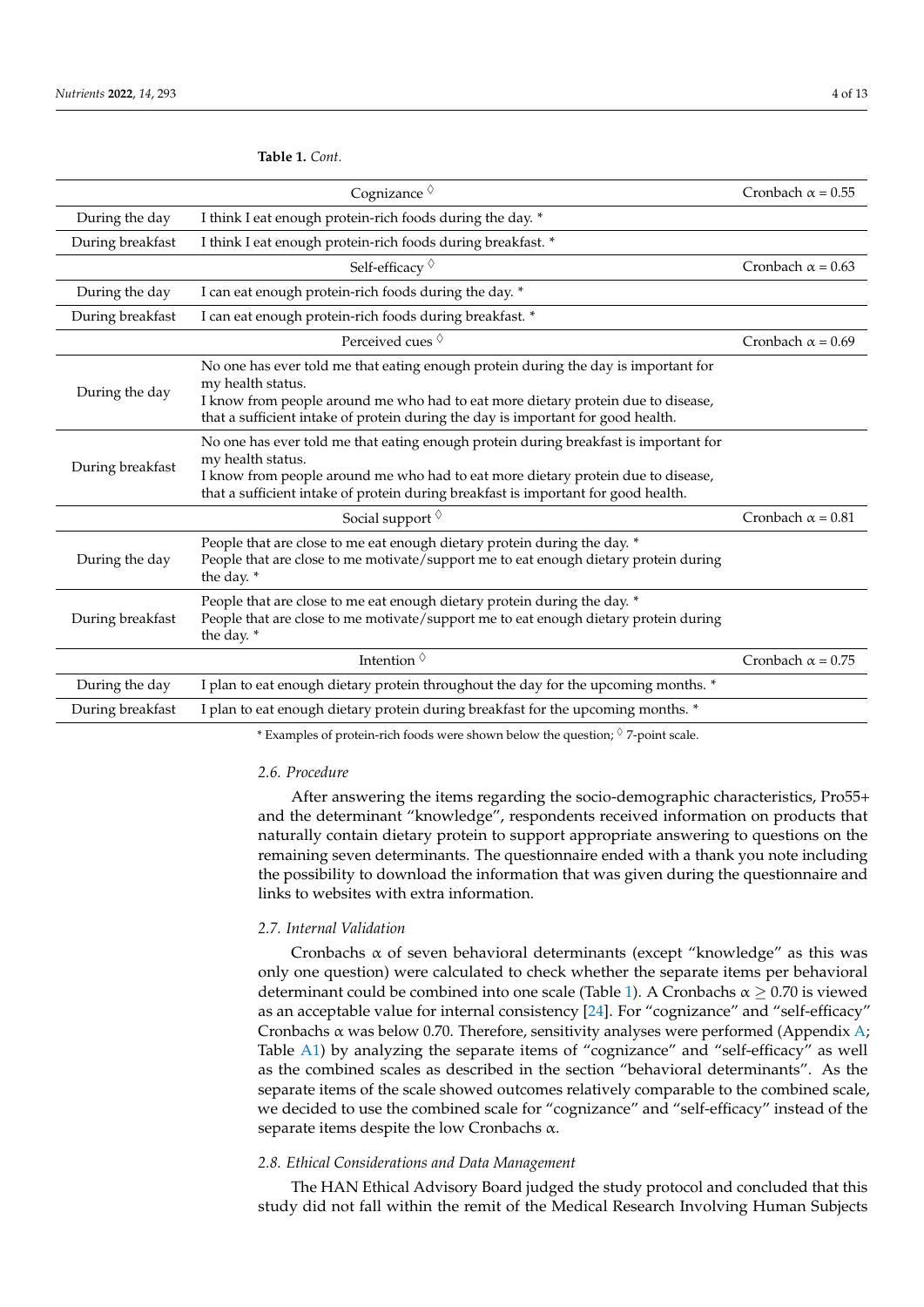Act (WMO). Respondents received detailed information about the aim, content, and data storage of the study before the start. By accepting the terms of agreement, informed consent was signed. Respondents were able to discontinue completing the questionnaire at any time. Data were stored confidentially.

#### *2.9. Data Analysis*

The answers to the different questions for the behavioral determinants were not evenly distributed over the seven-point Likert scale and only few respondents chose the first three categories. Therefore, quartiles were composed based on the outcomes of the behavioral determinants. As logistic regressions provide an overestimate of the prevalence (ratio's), Poisson regressions with robust variance estimations were used to calculate prevalence ratios [\[25\]](#page-11-7). In these analyses, protein score (high vs. low chance of a low protein intake) was included as the dependent variable and knowledge and the seven behavioral determinants as independent variables. Prevalence ratios (PR) were reported with corresponding 95% confidence intervals (model 0) and additionally adjusted for age (65–74 years; 75–84 years; >85 years), gender (male/female), BMI (<20 kg/m<sup>2</sup>; 20–27 kg/m<sup>2</sup>; >27 kg/m<sup>2</sup>), living situation (alone/together) and income (low/high); model 1. A full model was developed in which all behavioral determinants were included (model 2). For the full model, variance inflation factor (VIF) scores were assessed in R version 4.0.2 (car package) to test for multicollinearity. VIF scores for all variables were <5, indicating no multicollinearity.

## **3. Results**

Sociodemographic characteristics of the respondents (*n* = 824) are shown in Table [2.](#page-4-0) Of all participants, 39.4% had a high chance of a low protein intake  $\left\langle \frac{2.0 \text{ g}}{\text{kg BW}}/\text{day}\right\rangle$ . There were only slight differences in sociodemographic characteristics between respondents with a low and high chance of a low protein intake. Mean age was 72.9 years, 37.5% of the respondents were male and mean BMI was 25.1 kg/m<sup>2</sup>.

<span id="page-4-0"></span>**Table 2.** Sociodemographic characteristics of all respondents and for respondents with a high and low chance of a low protein intake.

|                   | <b>Total</b> | Protein Screener $\leq 0.3$<br>Low Chance of Low Protein Intake* | Protein Screener > 0.3<br>High Chance of Low Protein Intake |
|-------------------|--------------|------------------------------------------------------------------|-------------------------------------------------------------|
|                   | 824          | 499 (60.6%)                                                      | 325 (39.4%)                                                 |
| Age               |              |                                                                  |                                                             |
| Mean $(\pm SD)$   | 72.9(5.9)    | 72.6(5.8)                                                        | 73.5(6.1)                                                   |
| $65 - 74$         | 518          | 328 (65.7%)                                                      | 190 (58.4%)                                                 |
| $75 - 84$         | 264          | 149 (29.9%)                                                      | 115 (35.4%)                                                 |
| $\geq 85$         | 42           | $22(4.4\%)$                                                      | $20(6.2\%)$                                                 |
| Sex               |              |                                                                  |                                                             |
| Male              | 309 (37.5%)  | 167 (33.5%)                                                      | 142 (43.7%)                                                 |
| Female            | 515 (62.5%)  | 332 (66.5%)                                                      | 183 (56.3%)                                                 |
| BMI $(kg/m^2)$    |              |                                                                  |                                                             |
| Mean $(\pm SD)$   | 25.1(3.7)    | 24.6(4.0)                                                        | 25.9(3.2)                                                   |
| $<$ 20            | 44           | $37(7.4\%)$                                                      | $7(2.2\%)$                                                  |
| $20 - 27$         | 567          | 353 (70.7%)                                                      | 215 (66.1%)                                                 |
| >27               | 212          | 109 (21.8%)                                                      | 103 (31.7%)                                                 |
| Living situation  |              |                                                                  |                                                             |
| Living alone      | 310          | 186 (37.3%)                                                      | 124 (38.2%)                                                 |
| Living together** | 514          | 313 (62.7%)                                                      | 201 (61.8%)                                                 |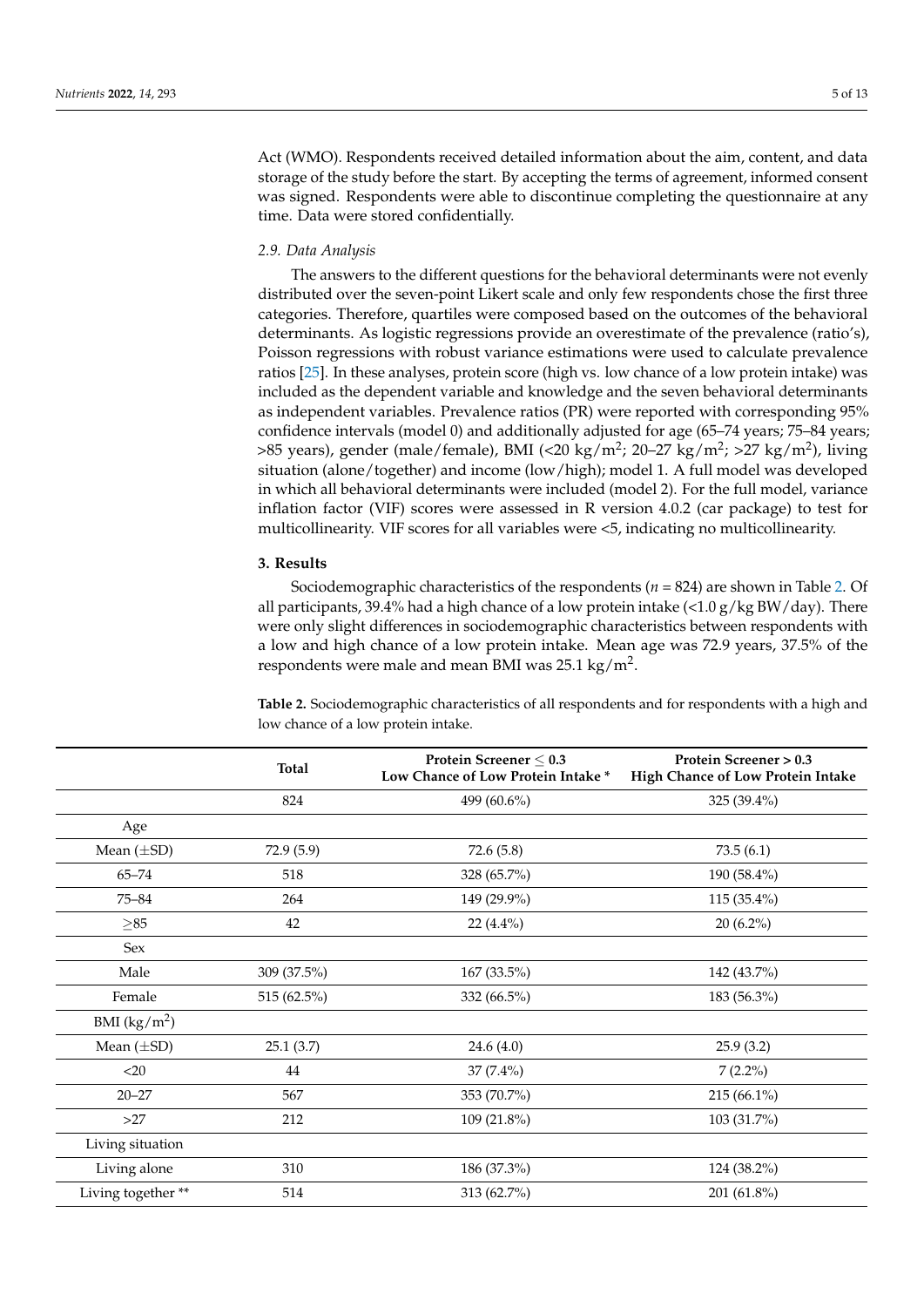|             | <b>Total</b> | Protein Screener $\leq 0.3$<br>Low Chance of Low Protein Intake * | Protein Screener > 0.3<br>High Chance of Low Protein Intake |
|-------------|--------------|-------------------------------------------------------------------|-------------------------------------------------------------|
| Living area |              |                                                                   |                                                             |
| Urban       | 394          | 218 (43.7%)                                                       | 176 (54.2%)                                                 |
| Suburban    | 379          | 249 (49.9%)                                                       | 130 (40%)                                                   |
| Rural       | 51           | 32 $(6.4\%)$                                                      | $19(5.8\%)$                                                 |
| Education   |              |                                                                   |                                                             |
| Low         | 228          | 140 $(28.1\%)$                                                    | 88 (27.1%)                                                  |
| Middle      | 202          | $120(24.0\%)$                                                     | 82 (25.2%)                                                  |
| High        | 394          | 239 (47.9%)                                                       | 155 (47.7%)                                                 |
| Income ***  |              |                                                                   |                                                             |
| Low         | 170          | $91(18.2\%)$                                                      | 79 (24.3%)                                                  |
| High        | 654          | 408 (81.8%)                                                       | 246 (75.7%)                                                 |

**Table 2.** *Cont.*

\* Protein intake was estimated with Pro55+, with low protein intake defined as <1.0 g/kg BW/day. \*\* With partner and/or children. \*\*\* Low income was defined as annual income <€30.481 for singles and <€38.945 for couples.

Poisson regression models of the association between chance of a low protein intake (Pro55+) and behavioral determinants are presented in Table [3.](#page-5-0) Model 0 showed that lower scores for each determinant were associated with a higher chance of a low protein intake. Compared to the first quartile  $(Q1)$ , especially the third  $(Q3)$  and fourth quartile (Q4) showed decreased prevalence ratios (PR) for most determinants on the chance of a low protein intake. "Perceived cues" was the only behavioral determinant not significant for Q3, but other effect sizes ranged between 0.63 ("self-efficacy") and 0.77 ("social support"). For Q4, effect sizes differed between 0.49 ("intention") and 0.70 ("perceived cues"). Effect sizes attenuated after adjustment for age, gender, BMI, living situation and income (model 1), but the trend towards a protective effect remained. When all behavioral determinants were included in the final model (model 2), prevalence ratios changed drastically. The protective effect ceased, and most PRs were no longer significant, except for "knowledge" (PR Q4 = 0.71; 95% C.I. = 0.52–0.96) and "social support" (PR Q4 = 0.71; 95% C.I. = 0.52– 0.96). For all non-significant behavioral determinants, the pattern of a decreasing PR over the quartiles remained intact "for attitude, intention" and "self-efficacy", but no longer for "cognizance, perceived cues" and "risk perception".

<span id="page-5-0"></span>**Table 3.** Association between eight behavioral determinants and outcomes of the Pro55+ outcomes in bold are considered significant.

|          | Ouartile<br>(Median (Range))          | N   | Model 0:<br><b>Prevalence Ratio</b><br>$(95\% \text{ C.I.})$ | Model 1 <sup>*</sup> : Adjusted<br><b>Prevalence Ratio</b><br>$(95\% \text{ C.I.})$ | Model 2 **: Full Model<br>$(95\% \text{ C.I.})$ |
|----------|---------------------------------------|-----|--------------------------------------------------------------|-------------------------------------------------------------------------------------|-------------------------------------------------|
| Attitude | Q1<br>$(4.5(1.5-5.0))$                | 222 | Ref                                                          | Ref                                                                                 | Ref                                             |
|          | Q2<br>$(5.5 (5.2 - 5.7))$             | 195 | 1.00<br>$(0.81 - 1.22)$                                      | 1.02<br>$(0.83 - 1.25)$                                                             | 1.12<br>$(0.90 - 1.39)$                         |
|          | Q <sub>3</sub><br>$(6.0 (5.8 - 6.0))$ | 192 | 0.75<br>$(0.59 - 0.95)$                                      | 0.79<br>$(0.63 - 1.00)$                                                             | 1.03<br>$(0.77 - 1.36)$                         |
|          | Q4<br>(6.5(6.2–7.0))                  | 215 | 0.59<br>$(0.46 - 0.76)$                                      | 0.62<br>$(0.48 - 0.80)$                                                             | 0.93<br>$(0.66 - 1.31)$                         |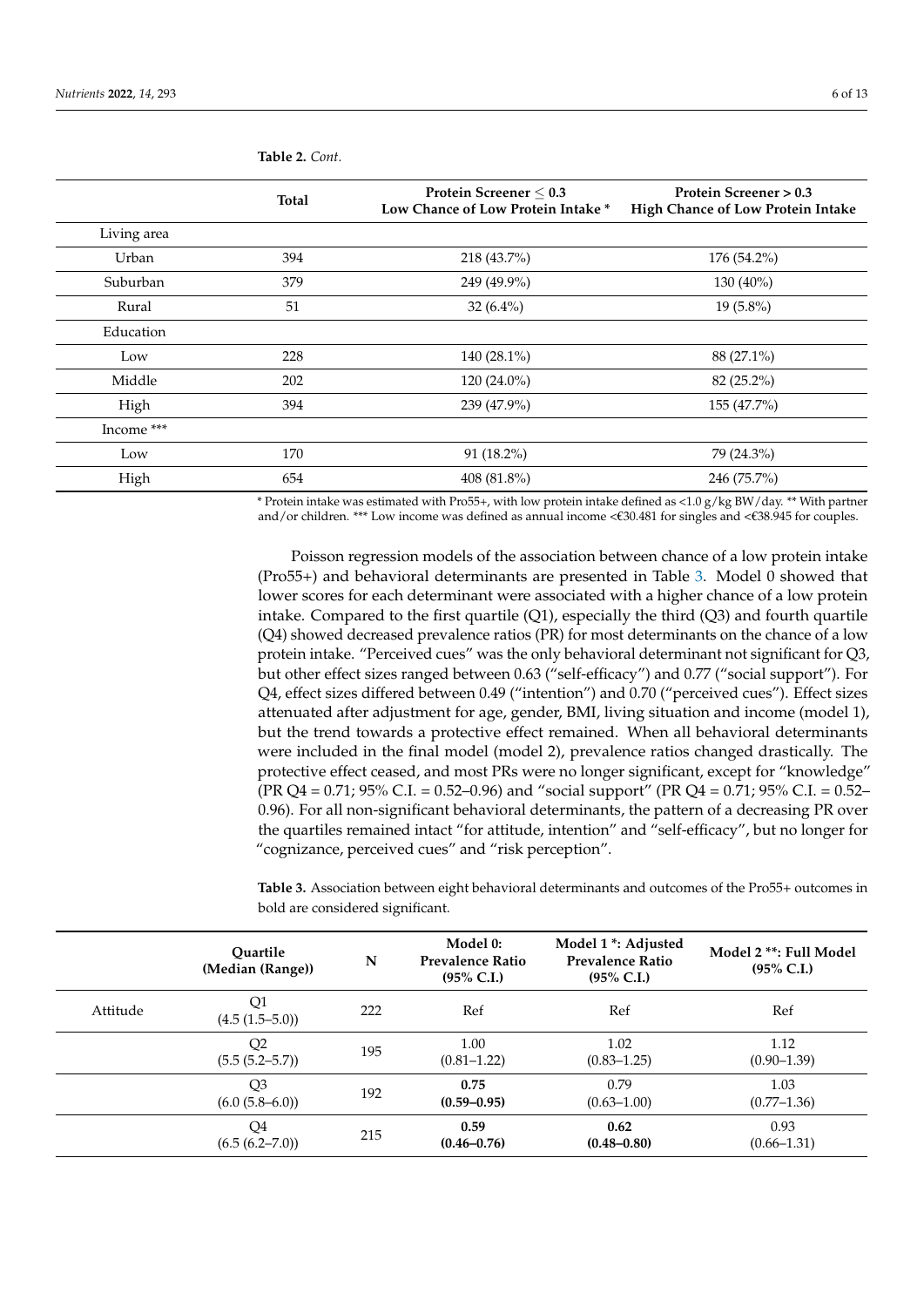|                 | Quartile<br>(Median (Range))          | ${\bf N}$ | Model 0:<br><b>Prevalence Ratio</b><br>(95% C.I.) | Model 1 *: Adjusted<br><b>Prevalence Ratio</b><br>(95% C.I.) | Model 2 **: Full Model<br>(95% C.I.) |
|-----------------|---------------------------------------|-----------|---------------------------------------------------|--------------------------------------------------------------|--------------------------------------|
| Cognizance      | Q1<br>$(4.0 (1.0 - 4.5))$             | 196       | Ref                                               | Ref                                                          | Ref                                  |
|                 | Q2<br>$(5.5(5.0-5.5))$                | 228       | 0.84<br>$(0.69 - 1.03)$                           | 0.83<br>$(0.68 - 1.01)$                                      | 0.93<br>$(0.73 - 1.19)$              |
|                 | Q <sub>3</sub><br>$(6.0 (6.0 - 6.0))$ | 256       | 0.64<br>$(0.51 - 0.80)$                           | 0.66<br>$(0.53 - 0.83)$                                      | 0.91<br>$(0.67 - 1.23)$              |
|                 | Q4<br>$(7.0 (6.5 - 7.0))$             | 144       | 0.60<br>$(0.45 - 0.79)$                           | 0.63<br>$(0.48 - 0.84)$                                      | 1.30<br>$(0.85 - 1.99)$              |
| Intention       | Q1<br>$(4.0 (1.0 - 4.5))$             | 179       | Ref                                               | Ref                                                          | Ref                                  |
|                 | Q2<br>$(5.0 (5.0 - 5.5))$             | 159       | 0.95<br>$(0.77 - 1.17)$                           | 0.95<br>$(0.77 - 1.17)$                                      | 0.96<br>$(0.78 - 1.20)$              |
|                 | Q <sub>3</sub><br>$(6.0 (6.0 - 6.0))$ | 273       | 0.68<br>$(0.55 - 0.84)$                           | 0.70<br>$(0.57 - 0.86)$                                      | 0.84<br>$(0.65 - 1.09)$              |
|                 | Q4<br>$(7.0 (6.5 - 7.0))$             | 213       | 0.49<br>$(0.38 - 0.64)$                           | 0.51<br>$(0.39 - 0.67)$                                      | 0.70<br>$(0.48 - 1.00)$              |
| Knowledge       | Q1<br>$(1.0 (-4.0 - 2.0))$            | 189       | Ref                                               | Ref                                                          | Ref                                  |
|                 | Q2<br>$(4.0 (3.0 - 4.0))$             | 285       | 0.98<br>$(0.79 - 1.20)$                           | 1.03<br>$(0.84 - 1.27)$                                      | 1.01<br>$(0.83 - 1.23)$              |
|                 | Q <sub>3</sub><br>$(5.0 (5.0 - 5.0))$ | 230       | 0.76<br>$(0.60 - 0.97)$                           | 0.83<br>$(0.65 - 1.06)$                                      | 0.81<br>$(0.64 - 1.02)$              |
|                 | Q <sub>4</sub><br>$(6.0 (6.0 - 6.0))$ | 120       | 0.67<br>$(0.49 - 0.92)$                           | 0.74<br>$(0.54 - 1.01)$                                      | 0.71<br>$(0.52 - 0.97)$              |
| Perceived cues  | Q1<br>$(3.0 (1.0 - 3.5))$             | 230       | Ref                                               | Ref                                                          | Ref                                  |
|                 | Q2<br>$(4.0 (3.8 - 4.0))$             | 192       | 1.02<br>$(0.81 - 1.27)$                           | 0.98<br>$(0.79 - 1.22)$                                      | 1.15<br>$(0.92 - 1.43)$              |
|                 | Q <sub>3</sub><br>$(4.8 (4.3 - 5.0))$ | 187       | 1.0<br>$(0.80 - 1.26)$                            | 0.98<br>$(0.78 - 1.22)$                                      | 1.19<br>$(0.94 - 1.47)$              |
|                 | O <sub>4</sub><br>$(6.0 (5.3 - 7.0))$ | 215       | 0.70<br>$(0.54 - 0.90)$                           | 0.71<br>$(0.55 - 0.91)$                                      | 0.97<br>$(0.74 - 1.26)$              |
| Risk perception | Q1<br>(4.0 (1.3–4.3))                 | 166       | Ref                                               | Ref                                                          | Ref                                  |
|                 | Q2<br>(5.0 (4.7–5.3))                 | 283       | 0.93<br>$(0.76 - 1.14)$                           | 0.99<br>$(0.81 - 1.21)$                                      | 1.04<br>$(0.84 - 1.30)$              |
|                 | Q <sub>3</sub><br>$(5.7 (5.7 - 5.7))$ | 99        | 0.70<br>$(0.51 - 0.97)$                           | 0.76<br>$(0.55 - 1.06)$                                      | 0.89<br>$(0.64 - 1.25)$              |
|                 | Q <sub>4</sub><br>(6.0 (6.0–7.0))     | 276       | 0.67<br>$(0.53 - 0.85)$                           | 0.71<br>$(0.56 - 0.89)$                                      | 1.00<br>$(0.75 - 1.33)$              |
| Self-efficacy   | Q1<br>$(4.0 (1.0 - 4.5))$             | 167       | Ref                                               | Ref                                                          | Ref                                  |
|                 | Q2<br>$(5.5(5.0-5.5))$                | 209       | 0.93<br>$(0.76 - 1.14)$                           | 0.95<br>$(0.77 - 1.16)$                                      | 1.06<br>$(0.84 - 1.35)$              |
|                 | Q <sub>3</sub><br>$(6.0 (6.0 - 6.0))$ | 282       | 0.63<br>$(0.51 - 0.79)$                           | 0.65<br>$(0.52 - 0.81)$                                      | 0.85<br>$(0.63 - 1.15)$              |
|                 | Q4<br>$(7.0 (6.5 - 7.0))$             | 166       | 0.51<br>$(0.38 - 0.68)$                           | 0.53<br>$(0.40 - 0.71)$                                      | 0.64<br>$(0.41 - 1.01)$              |

**Table 3.** *Cont.*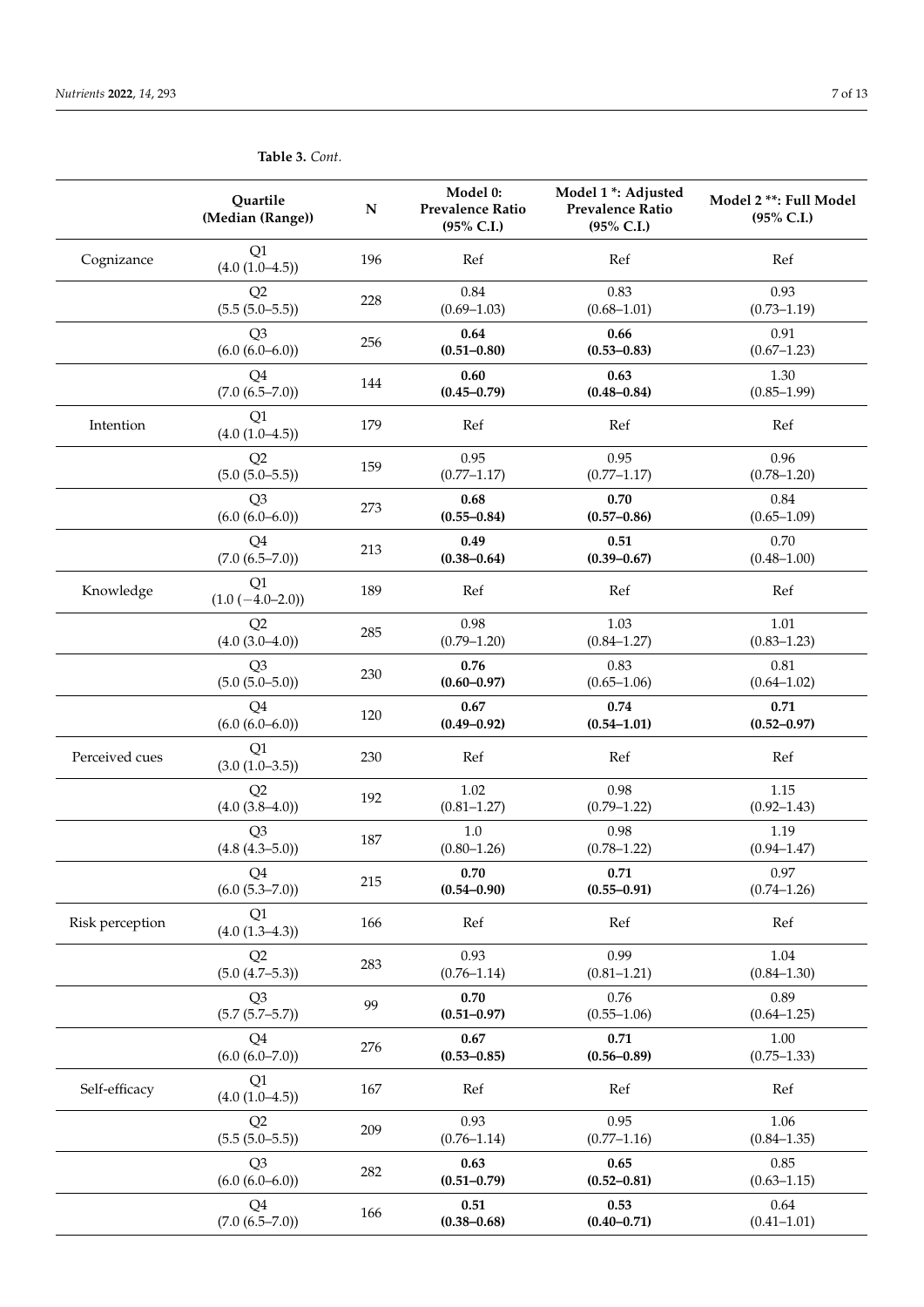|                | Quartile (Median<br>(Range))          | N   | Model 0:<br><b>Prevalence Ratio</b><br>$(95\% \text{ C.I.})$ | Model 1 <sup>*</sup> : Adjusted<br><b>Prevalence Ratio</b><br>$(95\% \text{ C.I.})$ | Model 2 **: Full Model<br>$(95\% \text{ C.I.})$ |
|----------------|---------------------------------------|-----|--------------------------------------------------------------|-------------------------------------------------------------------------------------|-------------------------------------------------|
| Social support | Q1<br>$(2.5 (1.0-3.0))$               | 199 | Ref                                                          | Ref                                                                                 | Ref                                             |
|                | Q <sub>2</sub><br>$(4.0 (3.3 - 4.0))$ | 271 | 0.88<br>$(0.72 - 1.07)$                                      | 0.88<br>$(0.72 - 1.06)$                                                             | 0.83<br>$(0.68 - 1.02)$                         |
|                | Q <sub>3</sub><br>$(4.5 (4.3 - 5.0))$ | 180 | 0.77<br>$(0.61 - 0.98)$                                      | 0.76<br>$(0.60 - 0.96)$                                                             | 0.82<br>$(0.64 - 1.04)$                         |
|                | Q4<br>(6.0 (5.3–7.0))                 | 174 | 0.56<br>$(0.42 - 0.74)$                                      | 0.54<br>$(0.41 - 0.72)$                                                             | 0.71<br>$(0.52 - 0.96)$                         |

**Table 3.** *Cont.*

All PRs (with 95% C.I.) are based on Poisson regression analyses. PRs and CIs in bold are significant. \* Adjusted for age (65–74 y; 75–84 y; >85 y), gender (male/female), BMI (<20 kg/m<sup>2</sup>; 20–27 kg/m<sup>2</sup>; >27 kg/m<sup>2</sup>), living situation (alone/together) and income (low/high). \*\* Model included all behavioral determinants (cognizance, knowledge, risk perception, perceived cues, attitude, social support, self-efficacy and intention). All behavioral determinants were based on outcomes on 7-point scale except for knowledge, which was based on a scoring system (ranging from  $-6$ –+6).

## **4. Discussion**

This study aimed to explore the chance of a low protein intake regarding eight behavioral determinants of the I-Change model among Dutch community-dwelling older adults. In short, almost 40% of respondents had a high chance of a low protein intake  $\left(\langle 1 \right| g/kg$  bw/day). Overall, respondents with lower scores for each of the behavioral determinants had a higher chance of a low protein intake. This effect remained when adjusting for age, gender, BMI, living situation and income. The full model, in which all behavioral determinants were included, showed that "knowledge and social support" had an independent association with the chance of a low protein intake.

The corresponding phases in the I-Change model are awareness for "knowledge" and motivation for "social support". Several previous studies have reported associations between nutrition-related knowledge and dietary behavior or nutrition-related knowledge and health status among (older) adults [\[26–](#page-11-8)[29\]](#page-11-9), although not specifically aimed at protein intake. A study by Jeruszka-Bielak et al. (2018) showed that good nutrition-related knowledge was associated with a lower BMI and higher physical activity in a large European cohort of older adults [\[26\]](#page-11-8). Studies by Spronk et al. (2021) and De Vriendt et al. (2009) showed that higher nutrition-related knowledge resulted in better dietary behavior, mostly a higher intake of fruits and vegetables [\[27](#page-11-10)[,28\]](#page-11-11). Even though protein intake was not taken into account in these studies and effects of good nutrition-related knowledge often related to a higher intake of fruits and vegetables, these studies and ours, underline the importance of nutrition-related knowledge on eating behavior and lifestyle. Kok et al. (2016) also regarded "knowledge" to be the basis for many other determinants [\[13\]](#page-11-0). Similar to the results of our study, the authors described that most behavioral determinants are not independent of each other. In practice, this may imply that interventions that aim to increase protein intake among Dutch community-dwelling older adults should focus on improvement in knowledge as the basis for multiple behavioral determinants and different stages in the I-Change model. Even though the latter studies were not specifically aimed at increasing protein intake, a recent study by Yung Hung et al. (2019) also addressed different behavioral determinants in relation to protein intake among Dutch older adults [\[29\]](#page-11-9). Similar to our study, "knowledge" was low in participants with a high chance of a low protein intake. In addition, difficulties in meal preparation ("self-efficacy"), the ability to engage in physical activities in difficult situations ("self-efficacy") and a lower readiness to follow dietary advice ("attitude/intention") were found to be associated with a lower protein intake. Similarities between this study and the current study are that behavioral determinants of the motivation phase explain a low protein intake among Dutch community-dwelling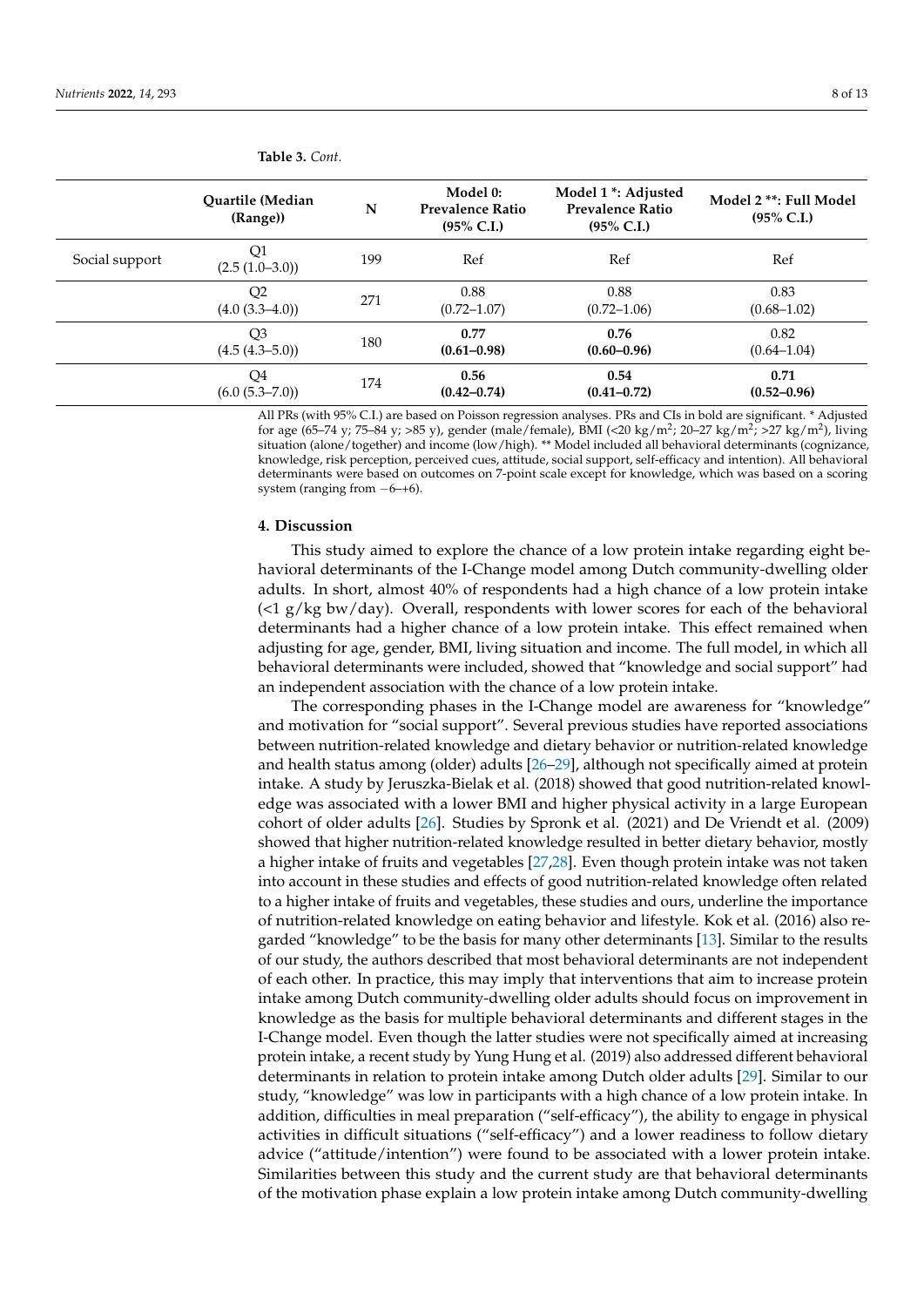older adults and that "knowledge" is an important behavioral determinant within the awareness phase. Differences can be explained by the different methods used to determine the different behavioral determinants.

Previous studies also revealed that "social support" has a large influence on dietary behavior, but again these studies in both young (age  $17-47$  y) and older adults (>50 y) were specifically aimed at fruit and vegetable intake [\[30–](#page-11-12)[32\]](#page-11-13). These studies reported either a synergistic or adverse effect between social support and self-efficacy related to action plans (in I-Change model: action phase) or actual behavior. Our study indicates that social support has an independent effect on dietary behavior. This difference may be because other studies focused on the intake of fruit and vegetables, rather than protein intake, and included participants in different age groups. Altogether, future interventions should target the behavioral determinants "knowledge and social support" to increase protein intake among Dutch community-dwelling older adults.

To our knowledge, this study is one of the first to assess specific behavioral determinants related to protein intake in community-dwelling older adults. A large cohort of 824 respondents was recruited via several channels, to include a representative population of Dutch community-dwelling older adults. The mean BMI of our population  $(25.1 \text{ kg/m}^2)$  was lower compared to that in similar studies in community-dwelling older adults ( $\sim$ 27 kg/m<sup>2</sup>) [\[11](#page-10-9)[,33\]](#page-11-14). Additionally, the proportion of respondents with a high ed-ucation was higher compared to the Dutch population [\[34\]](#page-11-15). This may imply that our population already had a healthier diet, as previous studies showed that educational level is positively associated with a healthy lifestyle and a lower BMI [\[35](#page-11-16)[–38\]](#page-11-17). Therefore, future research should also include older adults with a low-to-middle educational level and/or a higher BMI to assess possible differences within this population.

The items included in the questionnaire were based on existing, validated questionnaires. The questionnaire had been pre-piloted among a group of Dutch communitydwelling older adults to check for readability and comprehension. Even though we assume that the questionnaire is valid for our intended purpose, the questionnaire as a whole was not validated. Therefore, a possible limited validity of the final instrument should be acknowledged.

The Pro55+ is a very time-efficient tool to assess protein intake. However, it is an indirect measurement, estimating the chance of a protein intake below 1.0  $g/kg BW/day$ . The tool is not designed to accurately determine the protein intake of the respondents. For this, classical methods such as a food frequency questionnaire or food diary should be used, but these methods are time consuming and not feasible for this study. However, this screening tool has been validated in a population of Dutch community-dwelling older adults and has shown to be a good estimation of whether respondents have a protein intake below or above 1.0  $g/kg$  BW/day with an area under the curve of 0.856 compared to a population of 5188 Dutch respondents [\[17\]](#page-11-3). Another limitation may be that only a few respondents chose the first three categories (totally disagree–disagree a little) of the 7-point Likert scale. Using this type of scale made it impossible to determine the relative outcome per determinant, e.g., whether respondents had a "good" or "bad" attitude towards eating enough protein per day/meal moment. It was also impossible to analyze the outcomes continuously. Therefore, outcomes were divided into quartiles to distinguish between respondents who had higher scores on the 7-point Likert scale. Finally, we did not ask for underlying diseases such as chronic kidney disease or other health issues necessitating a protein restriction and we cannot exclude that a few respondents may have followed a protein restricted diet.

## **5. Conclusions**

In conclusion, this study shows that the behavioral determinants "knowledge and social support" are independently associated with the chance of a low protein intake. In practice, this means that increasing knowledge and social support may improve the protein intake of Dutch community-dwelling older adults and thus ensure that a larger proportion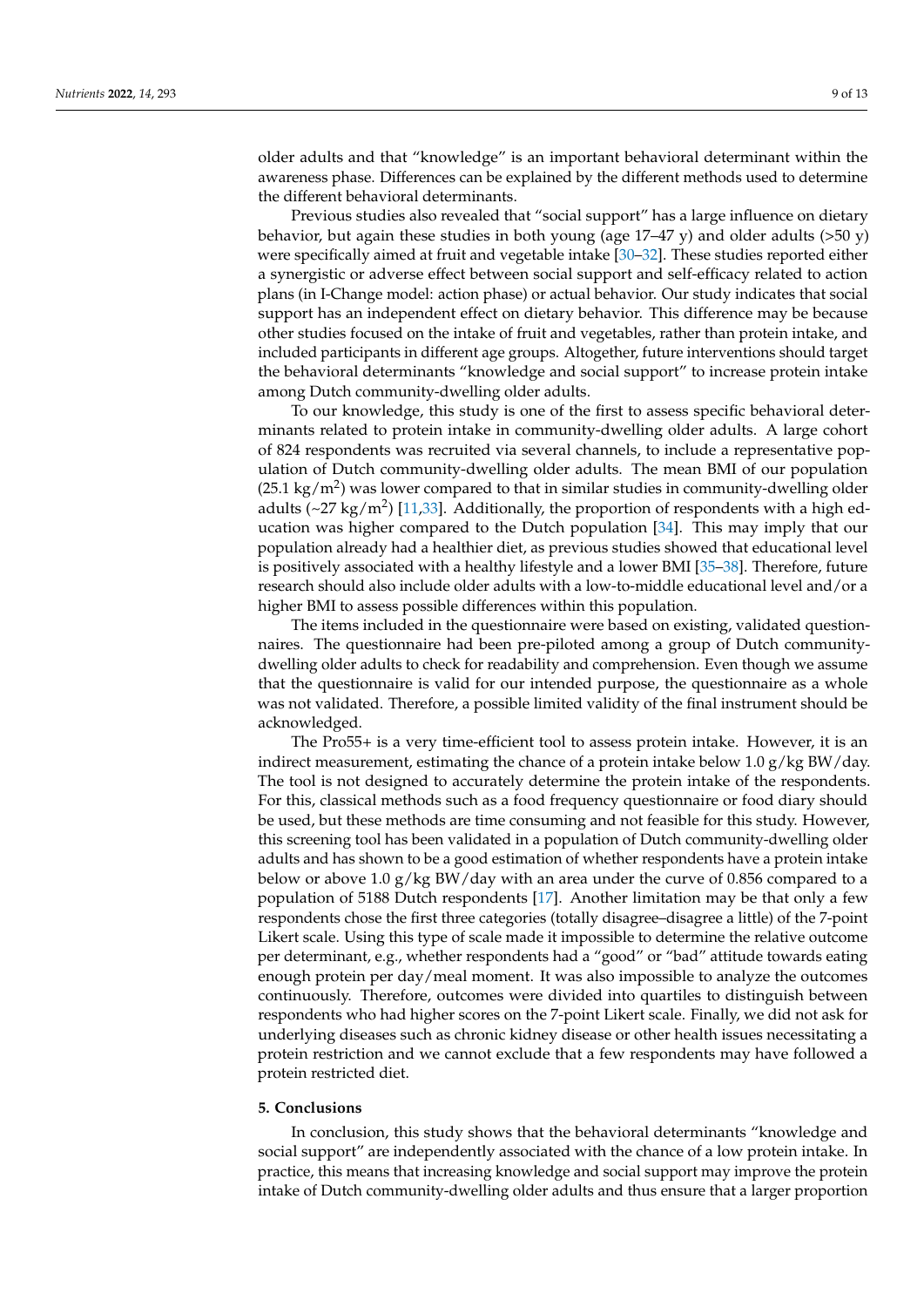of this population meets protein recommendations. Even though increasing knowledge sounds like a relatively simple solution, in practice this might be quite challenging. Older adults tend to have specific preferences for the type of communication strategy, e.g., storytelling is a strategy that attracts older adults [\[39,](#page-12-0)[40\]](#page-12-1). Additionally, the messenger is important to older adults: formal support, for instance by a GP, can help in a successful transition of knowledge. However, the group of older adults is heterogenous, e.g., in educational level, thus different groups might need different approaches. Hence, future studies should include older adults with a lower educational level and a higher BMI, in order to provide insights into possible differences between these groups. Additionally, intervention studies need to be developed that are tailored to the needs of the heterogenous group of Dutch community-dwelling older adults.

**Author Contributions:** Conceptualization, M.H.V., A.H.-N., L.C.P.G.M.d.G. and M.A.E.d.v.d.S.; methodology, M.H.V., A.H.-N., J.O.L., A.J.C.R., L.C.P.G.M.d.G. and M.A.E.d.v.d.S.; software, M.H.V.; validation M.H.V., A.H.-N. and M.A.E.d.v.d.S.; formal analysis, M.H.V., J.W.B.; investigation, M.H.V., A.H.-N., J.O.L., A.J.C.R. and M.A.E.d.v.d.S.; resources, M.H.V. and M.A.E.d.v.d.S.; data curation, M.H.V. and J.W.B.; writing—original draft preparation, M.H.V., A.H.-N., J.W.B. and M.A.E.d.v.d.S.; writing—review and editing, M.H.V., A.H.-N., J.W.B., J.O.L., A.J.C.R., L.C.P.G.M.d.G. and M.A.E.d.v.d.S.; visualization, M.H.V.; supervision, M.A.E.d.v.d.S.; project administration, M.H.V. and M.A.E.d.v.d.S.; funding acquisition, J.O.L., A.J.C.R. and M.A.E.d.v.d.S. All authors have read and agreed to the published version of the manuscript.

**Funding:** This research was funded by the Taskforce for Applied Research, part of the Netherlands Organization for Scientific Research (NOW), financed by the Dutch Ministry of Education, Culture and Science, grant number RAAK.MKB09.003. The APC was funded by HAN University of Applied **Sciences** 

**Institutional Review Board Statement:** Ethical review and approval were waived for this study, due to the fact that the study protocol did not fall within the remit of the Medical Research Involving Human Subject Act (WMO).

**Informed Consent Statement:** Informed consent was obtained from all subjects involved in the study.

**Data Availability Statement:** The data presented in this study are available on request from the corresponding author. The data are not publicly available due to privacy restrictions.

**Acknowledgments:** Hereby we would like to thank all respondents for participating in this study. Also, we would like to show our gratitude to all who contributed to the distribution of the questionnaire among older adults.

**Conflicts of Interest:** The authors declare no conflict of interest.

## <span id="page-9-0"></span>**Appendix A**

<span id="page-9-1"></span>**Table A1.** Association between cognizance and self-efficacy and outcomes of Pro55+, stratified per meal moment. PRs and CIs in bold are significant.

|                  | Quartile<br>(Median (IQR))            | N   | <b>Prevalence Ratio</b><br>$(95\% \text{ C.I.})$ |
|------------------|---------------------------------------|-----|--------------------------------------------------|
| Cognizance       | Q1<br>$(5.0 (1.0 - 5.0))$             | 255 | Ref                                              |
| During breakfast | Q <sub>2</sub><br>$(6.0 (6.0 - 6.0))$ | 428 | 0.54<br>$(0.41 - 0.73)$                          |
|                  | Q <sub>3</sub><br>(7.0 (7.0–7.0))     | 141 | 0.68<br>$(0.57 - 0.81)$                          |
| Cognizance       | Q1<br>$(3.0 (1.0 - 4.0))$             | 198 | Ref                                              |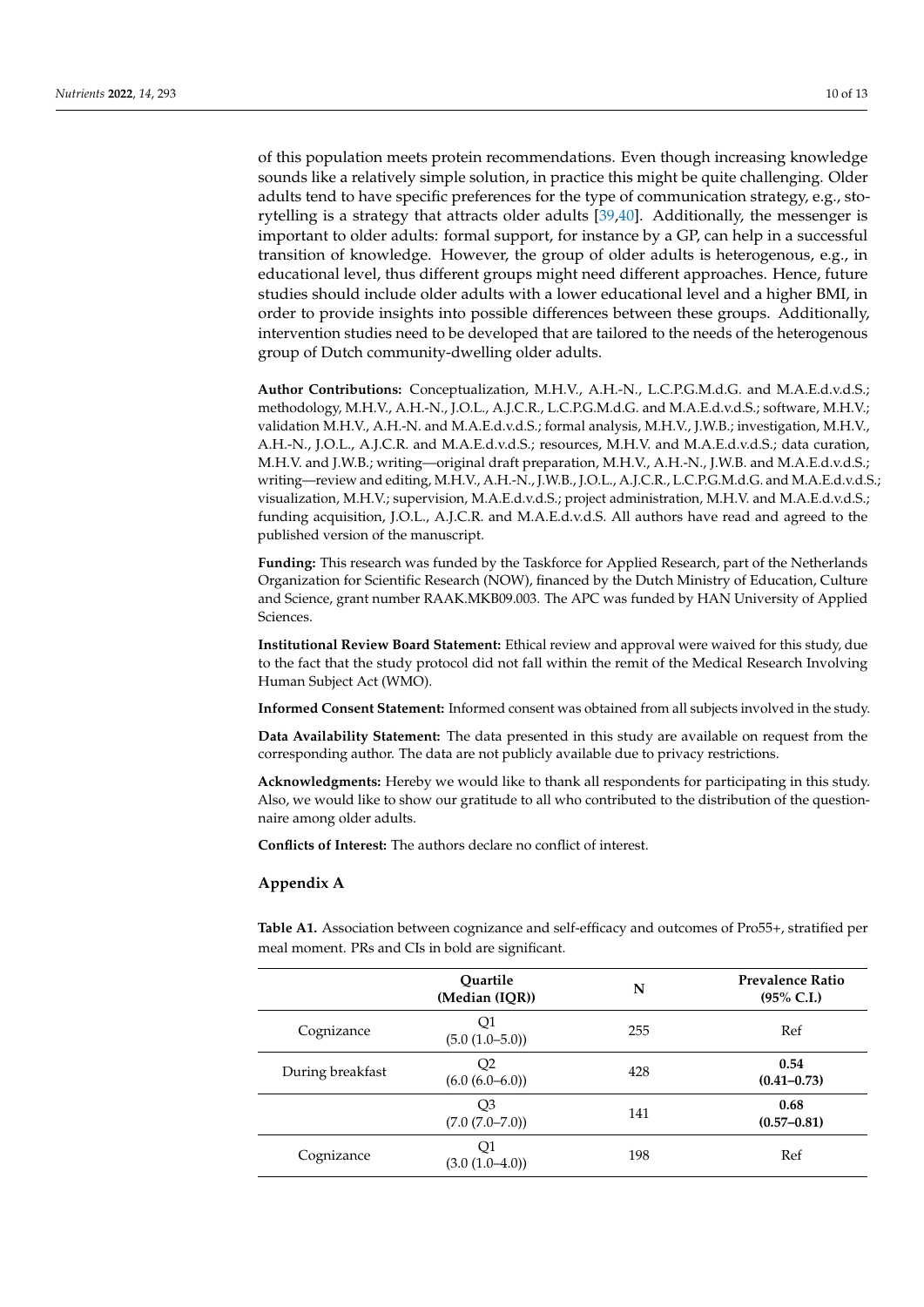|                  | Quartile<br>(Median (IQR))            | N   | <b>Prevalence Ratio</b><br>(95% C.I.) |
|------------------|---------------------------------------|-----|---------------------------------------|
| During the day   | Q2<br>$(5.0 (5.0 - 5.0))$             | 179 | 0.95<br>$(0.77 - 1.18)$               |
|                  | Q <sub>3</sub><br>$(6.0 (6.0 - 6.0))$ | 315 | 0.72<br>$(0.58 - 0.88)$               |
|                  | Q4<br>$(7.0 (7.0 - 7.0))$             | 132 | 0.63<br>$(0.47 - 0.85)$               |
| Self-efficacy    | Q1<br>$(4.0 (1.0 - 50))$              | 257 | Ref                                   |
| During breakfast | Q2<br>$(6.0 (6.0 - 6.0))$             | 406 | 0.69<br>$(0.58 - 0.82)$               |
|                  | Q <sub>3</sub><br>(7.0 (6.0–7.0))     | 161 | 0.51<br>$(0.38 - 0.67)$               |
| Self-efficacy    | Q1<br>$(4.0 (1.0 - 4.0))$             | 173 | Ref                                   |
| During the day   | Q2<br>$(5.0 (5.0 - 5.0))$             | 158 | 1.07<br>$(0.87 - 1.32)$               |
|                  | Q <sub>3</sub><br>$(6.0 (6.0 - 6.0))$ | 333 | 0.65<br>$(0.53 - 0.81)$               |
|                  | Q4<br>$(7.0 (7.0 - 7.0))$             | 160 | 0.55<br>$(0.41 - 0.73)$               |

**Table A1.** *Cont.*

## **References**

- <span id="page-10-0"></span>1. Health Council of the Netherlands. *Undernutrition in the Elderly*; Health Council of the Netherlands: The Hague, The Netherlands, 2011; publication no. 2011/32E.
- <span id="page-10-1"></span>2. Wylie, C.; Copeman, J.; Kirk, S.F.L. Health and social factors affecting the food choice and nutritional intake of elderly people with restricted mobility. *J. Hum. Nutr. Diet.* **1999**, *12*, 375–380. [\[CrossRef\]](http://doi.org/10.1046/j.1365-277x.1999.00177.x)
- <span id="page-10-2"></span>3. Ziylan, C.; Haveman-Nies, A.; van Dongen, E.J.; Kremer, S.; de Groot, L.C. Dutch nutrition and care professionals' experiences with undernutrition awareness, monitoring, and treatment among community-dwelling older adults: A qualitative study. *BMC Nutr.* **2015**, *1*, 38. [\[CrossRef\]](http://doi.org/10.1186/s40795-015-0034-6)
- 4. Verwijs, M.H.; Puijk-Hekman, S.; Heijden, E.; Vasse, E.; Groot, L.C.P.G.M.; Schueren, M.A.E. Interdisciplinary communication and collaboration as key to improved nutritional care of malnourished older adults across health-care settings A qualitative study. *Health Expect.* **2020**, 13075. [\[CrossRef\]](http://doi.org/10.1111/hex.13075)
- <span id="page-10-3"></span>5. Avgerinou, C.; Bhanu, C.; Walters, K.; Croker, H.; Liljas, A.; Rea, J.; Bauernfreund, Y.; Kirby-Barr, M.; Hopkins, J.; Appleton, A.; et al. Exploring the Views and Dietary Practices of Older People at Risk of Malnutrition and Their Carers: A Qualitative Study. *Nutrients* **2019**, *11*, 1281. [\[CrossRef\]](http://doi.org/10.3390/nu11061281) [\[PubMed\]](http://www.ncbi.nlm.nih.gov/pubmed/31195731)
- <span id="page-10-4"></span>6. Eurostat: Population Structure and Ageing Google Scholar. Available online: [https://scholar.google.com/scholar\\_lookup?title=](https://scholar.google.com/scholar_lookup?title=Population Structure and Ageing&publication_year=2018&author=Eurostat) [PopulationStructureandAgeing&publication\\_year=2018&author=Eurostat](https://scholar.google.com/scholar_lookup?title=Population Structure and Ageing&publication_year=2018&author=Eurostat) (accessed on 4 December 2020).
- <span id="page-10-5"></span>7. Bradlee, M.L.; Mustafa, J.; Singer, M.R.; Moore, L.L. High-Protein Foods and Physical Activity Protect Against Age-Related Muscle Loss and Functional Decline. Available online: <https://academic.oup.com/biomedgerontology/article/73/1/88/3854809> (accessed on 12 May 2020).
- <span id="page-10-6"></span>8. Chernoff, R. Protein and Older Adults. *J. Am. Coll. Nutr.* **2004**, *23*, 627S–630S. [\[CrossRef\]](http://doi.org/10.1080/07315724.2004.10719434)
- <span id="page-10-7"></span>9. *World Health Organization and United Nations University*; Protein and Amino Acid Requirements in Human Nutrition; World Health Organization: Geneva, Switzerland, 2007.
- <span id="page-10-8"></span>10. Deutz, N.E.P.; Bauer, J.M.; Barazzoni, R.; Biolo, G.; Boirie, Y.; Bosy-Westphal, A.; Cederholm, T.; Cruz-Jentoft, A.; Krznariç, Z.; Nair, K.S.; et al. Protein intake and exercise for optimal muscle function with aging: Recommendations from the ESPEN Expert Group. *Clin. Nutr.* **2014**, *33*, 929–936. [\[CrossRef\]](http://doi.org/10.1016/j.clnu.2014.04.007)
- <span id="page-10-9"></span>11. Ocke, M.C.; Buurma-Rethans, E.J.M.; de Boer, E.J.; Wilson-van den Hooven, C.; Etemad-Ghameslou, Z.; Drijvers, J.J.M.M.; van Rossum, C.T.M. *Diet of Community-Dwelling Older Adults: Dutch National Food Consumption Survey Older Adults 2010–2012*; National Institute for Public Health and the Environment (RIVM): Bilthoven, The Netherlands, 2013.
- <span id="page-10-10"></span>12. Rooijackers, T.H.; Ocké, M.C.; Hengeveld, L.M.; Visser, M.; Boer, J.M.A. Protein intake pattern over the day and its association with low total protein intake in Dutch community-dwelling older adults. *Public Health Nutr.* **2020**, *24*, 1415–1427. [\[CrossRef\]](http://doi.org/10.1017/S1368980020000026)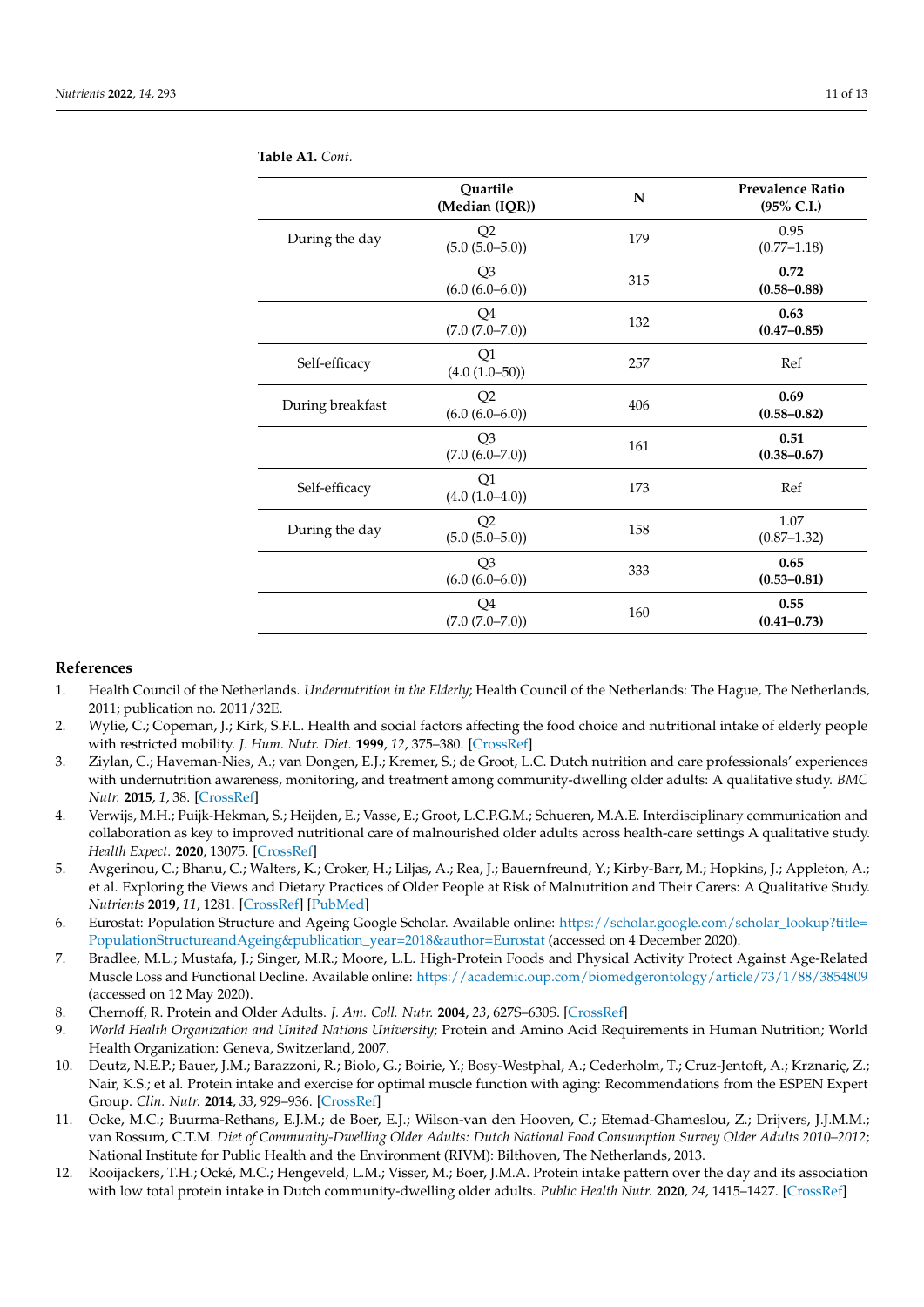- <span id="page-11-0"></span>13. Kok, G.; Gottlieb, N.H.; Peters, G.-J.Y.; Mullen, P.D.; Parcel, G.S.; Ruiter, R.A.C.; Fernández, M.E.; Markham, C.; Kay Bartholomew, L. A taxonomy of behaviour change methods: An Intervention Mapping approach. *Health Psychol. Rev.* **2016**, *10*, 297–312. [\[CrossRef\]](http://doi.org/10.1080/17437199.2015.1077155)
- <span id="page-11-1"></span>14. Kasten, S.; Van Osch, L.; Candel, M.; De Vries, H. The influence of pre-motivational factors on behavior via motivational factors: A test of the I-Change model. *BMC Psychol.* **2019**, *7*, 1–12. [\[CrossRef\]](http://doi.org/10.1186/s40359-019-0283-2) [\[PubMed\]](http://www.ncbi.nlm.nih.gov/pubmed/30786921)
- 15. de Vries, H. An Integrated Approach for Understanding Health Behavior; The I-Change Model as an Example. *Psychol. Behav. Sci. Int. J.* **2017**, *2*. [\[CrossRef\]](http://doi.org/10.19080/PBSIJ.2017.02.555585)
- <span id="page-11-2"></span>16. De Vries, H.; Mesters, I.; Van De Steeg, H.; Honing, C. The general public's information needs and perceptions regarding hereditary cancer: An application of the Integrated Change Model. *Patient Educ. Couns.* **2005**, *56*, 154–165. [\[CrossRef\]](http://doi.org/10.1016/j.pec.2004.01.002) [\[PubMed\]](http://www.ncbi.nlm.nih.gov/pubmed/15653244)
- <span id="page-11-3"></span>17. Wijnhoven, H.A.H.; Elstgeest, L.E.M.; de Vet, H.C.W.; Nicolaou, M.; Snijder, M.B.; Visser, M. Development and validation of a short food questionnaire to screen for low protein intake in community-dwelling older adults: The Protein Screener 55+ (Pro55+). *PLoS ONE* **2018**, *13*, e0196406. [\[CrossRef\]](http://doi.org/10.1371/journal.pone.0196406)
- <span id="page-11-4"></span>18. Dittus, K.L.; Hillers, V.N.; Beerman, K.A. Benefits and barriers to fruit and vegetable intake: Relationship between attitudes and consumption. *J. Nutr. Educ.* **1995**, *27*, 120–126. [\[CrossRef\]](http://doi.org/10.1016/S0022-3182(12)80802-8)
- 19. Lakerveld, J.; Bot, S.D.M.; Chinapaw, M.J.M.; Knol, D.L.; de Vet, H.C.W.; Nijpels, G. Measuring pathways towards a healthier lifestyle in the Hoorn Prevention Study: The Determinants of Lifestyle Behavior Questionnaire (DLBQ). *Patient Educ. Couns.* **2011**, *85*, e53–e58. [\[CrossRef\]](http://doi.org/10.1016/j.pec.2011.01.014)
- 20. Farrand, P.; McKenna, F.P. Risk perception in novice drivers: The relationship between questionnaire measures and response latency. *Transp. Res. Part F Traffic Psychol. Behav.* **2001**, *4*, 201–212. [\[CrossRef\]](http://doi.org/10.1016/S1369-8478(01)00024-9)
- 21. Meillier, L.K.; Lund, A.B.; Kok, G. Cues to action in the process of changing lifestyle. *Patient Educ. Couns.* **1997**, *30*, 37–51. [\[CrossRef\]](http://doi.org/10.1016/S0738-3991(96)00957-3)
- 22. Duijzer, G.; Haveman-Nies, A.; Jansen, S.C.; Ter Beek, J.; Hiddink, G.J.; Feskens, E.J.M. SLIMMER: A randomised controlled trial of diabetes prevention in Dutch primary health care: Design and methods for process, effect, and economic evaluation. *BMC Public Health* **2014**, *14*, 1–9. [\[CrossRef\]](http://doi.org/10.1186/1471-2458-14-602) [\[PubMed\]](http://www.ncbi.nlm.nih.gov/pubmed/24928217)
- <span id="page-11-5"></span>23. MacIntyre, P.D.; Baker, S.C.; Clément, R.; Conrod, S. Willingness to communicatie, social support, and language-learning orientations of immersion students. *Stud. Second Lang. Acquis.* **2001**, *23*, 369–388. [\[CrossRef\]](http://doi.org/10.1017/S0272263101003035)
- <span id="page-11-6"></span>24. Bland, J.M.; Altman, D.G. Statistics notes: Cronbach's alpha. *BMJ* **1997**, *314*, 572. [\[CrossRef\]](http://doi.org/10.1136/bmj.314.7080.572)
- <span id="page-11-7"></span>25. Barros, A.J.D.; Hirakata, V.N. Alternatives for logistic regression in cross-sectional studies: An empirical comparison of models that directly estimate the prevalence ratio. *BMC Med. Res. Methodol.* **2003**, *3*, 1–13. [\[CrossRef\]](http://doi.org/10.1186/1471-2288-3-21) [\[PubMed\]](http://www.ncbi.nlm.nih.gov/pubmed/14567763)
- <span id="page-11-8"></span>26. Jeruszka-Bielak, M.; Kollajtis-Dolowy, A.; Santoro, A.; Ostan, R.; Berendsen, A.A.M.; Jennings, A.; Meunier, N.; Marseglia, A.; Caumon, E.; Gillings, R.; et al. Are Nutrition-Related Knowledge and Attitudes Reflected in Lifestyle and Health Among Elderly People? A Study Across Five European Countries. *Front. Physiol.* **2018**, *9*, 994. [\[CrossRef\]](http://doi.org/10.3389/fphys.2018.00994) [\[PubMed\]](http://www.ncbi.nlm.nih.gov/pubmed/30108512)
- <span id="page-11-10"></span>27. Spronk, I.; Kullen, C.; Burdon, C.; O'connor, H. Systematic Review Relationship between nutrition knowledge and dietary intake. *Br. J. Nutr.* **2014**, *111*, 1713–1726. [\[CrossRef\]](http://doi.org/10.1017/S0007114514000087) [\[PubMed\]](http://www.ncbi.nlm.nih.gov/pubmed/24621991)
- <span id="page-11-11"></span>28. De Vriendt, T.; Matthys, C.; Verbeke, W.; Pynaert, I.; De Henauw, S. Determinants of nutrition knowledge in young and middle-aged Belgian women and the association with their dietary behaviour. *Appetite* **2009**, *52*, 788–792. [\[CrossRef\]](http://doi.org/10.1016/j.appet.2009.02.014)
- <span id="page-11-9"></span>29. Hung, Y.; Wijnhoven, H.; Visser, M.; Verbeke, W. Appetite and Protein Intake Strata of Older Adults in the European Union: Socio-Demographic and Health Characteristics, Diet-Related and Physical Activity Behaviours. *Nutrients* **2019**, *11*, 777. [\[CrossRef\]](http://doi.org/10.3390/nu11040777) [\[PubMed\]](http://www.ncbi.nlm.nih.gov/pubmed/30987278)
- <span id="page-11-12"></span>30. Zhou, G.; Gan, Y.; Hamilton, K.; Schwarzer, R. The Role of Social Support and Self-efficacy for Planning Fruit and Vegetable Intake. *J. Nutr. Educ. Behav.* **2017**, *49*, 100–106.e1. [\[CrossRef\]](http://doi.org/10.1016/j.jneb.2016.09.005) [\[PubMed\]](http://www.ncbi.nlm.nih.gov/pubmed/27780668)
- 31. Fernández, B.R.; Montenegro, E.M.; Knoll, N.; Schwarzer, R. Undefined Self-efficacy, action control, and social support explain physical activity changes among Costa Rican older adults. *J. Phys. Act. Health* **2014**, *11*, 1573–1578. [\[CrossRef\]](http://doi.org/10.1123/jpah.2013-0175) [\[PubMed\]](http://www.ncbi.nlm.nih.gov/pubmed/24733272)
- <span id="page-11-13"></span>32. Reyes Fernández, B.; Warner, L.M.; Knoll, N.; Montenegro Montenegro, E.; Schwarzer, R. Synergistic effects of social support and self-efficacy on dietary motivation predicting fruit and vegetable intake. *Appetite* **2015**, *87*, 330–335. [\[CrossRef\]](http://doi.org/10.1016/j.appet.2014.12.223) [\[PubMed\]](http://www.ncbi.nlm.nih.gov/pubmed/25576023)
- <span id="page-11-14"></span>33. Fluitman, K.S.; Nadar, H.J.; Roos, D.S.; Berendse, H.W.; Keijser, B.J.F.; Nieuwdorp, M.; Ijzerman, R.G.; Visser, M. The Association of Olfactory Function with BMI, Appetite, and Prospective Weight Change in Dutch Community-Dwelling Older Adults. *J. Nutr. Health Aging* **2019**, *23*, 746–752. [\[CrossRef\]](http://doi.org/10.1007/s12603-019-1241-7) [\[PubMed\]](http://www.ncbi.nlm.nih.gov/pubmed/31560033)
- <span id="page-11-15"></span>34. StatLine Population. Highest Level of Education Attained and Direction of Education. Available online: [https://opendata.cbs.nl/](https://opendata.cbs.nl/statline/#/CBS/nl/dataset/82816NED/table?ts=1619448170875) [statline/#/CBS/nl/dataset/82816NED/table?ts=1619448170875](https://opendata.cbs.nl/statline/#/CBS/nl/dataset/82816NED/table?ts=1619448170875) (accessed on 26 April 2021).
- <span id="page-11-16"></span>35. De Staat van Volksgezondheid en Zorg Overgewicht: Volwassenen. Available online: [https://www.staatvenz.nl/kerncijfers/](https://www.staatvenz.nl/kerncijfers/overgewicht-volwassenen) [overgewicht-volwassenen](https://www.staatvenz.nl/kerncijfers/overgewicht-volwassenen) (accessed on 26 April 2021).
- 36. Cavelaars, A.; Kunst, A.; Geurts, J.; Crialesi, R.; Grötveldt, L.; Helmert, U.; Lahelma, E.; Lundberg, O.; Matheson, J.; Mielck, A.; et al. Educational Differences in Smoking: International Comparison. *BMJ* **2000**, *320*, 1102–1107. [\[CrossRef\]](http://doi.org/10.1136/bmj.320.7242.1102)
- 37. Etman, A.; Kamphuis, C.B.M.; van der Cammen, T.J.M.; Burdorf, A.; van Lenthe, F.J. Do lifestyle, health and social participation mediate educational inequalities in frailty worsening? *Eur. J. Public Health* **2015**, *25*, 345–350. [\[CrossRef\]](http://doi.org/10.1093/eurpub/cku093)
- <span id="page-11-17"></span>38. Droomers, M.; Schrijvers, M.; Mackenbach, J.P. Educational level and decreases in leisure time physical activity: Predictors from the longitudinal GLOBE study. *J. Epidemiol. Community Heal.* **2001**, *562*. [\[CrossRef\]](http://doi.org/10.1136/jech.55.8.562) [\[PubMed\]](http://www.ncbi.nlm.nih.gov/pubmed/11449013)